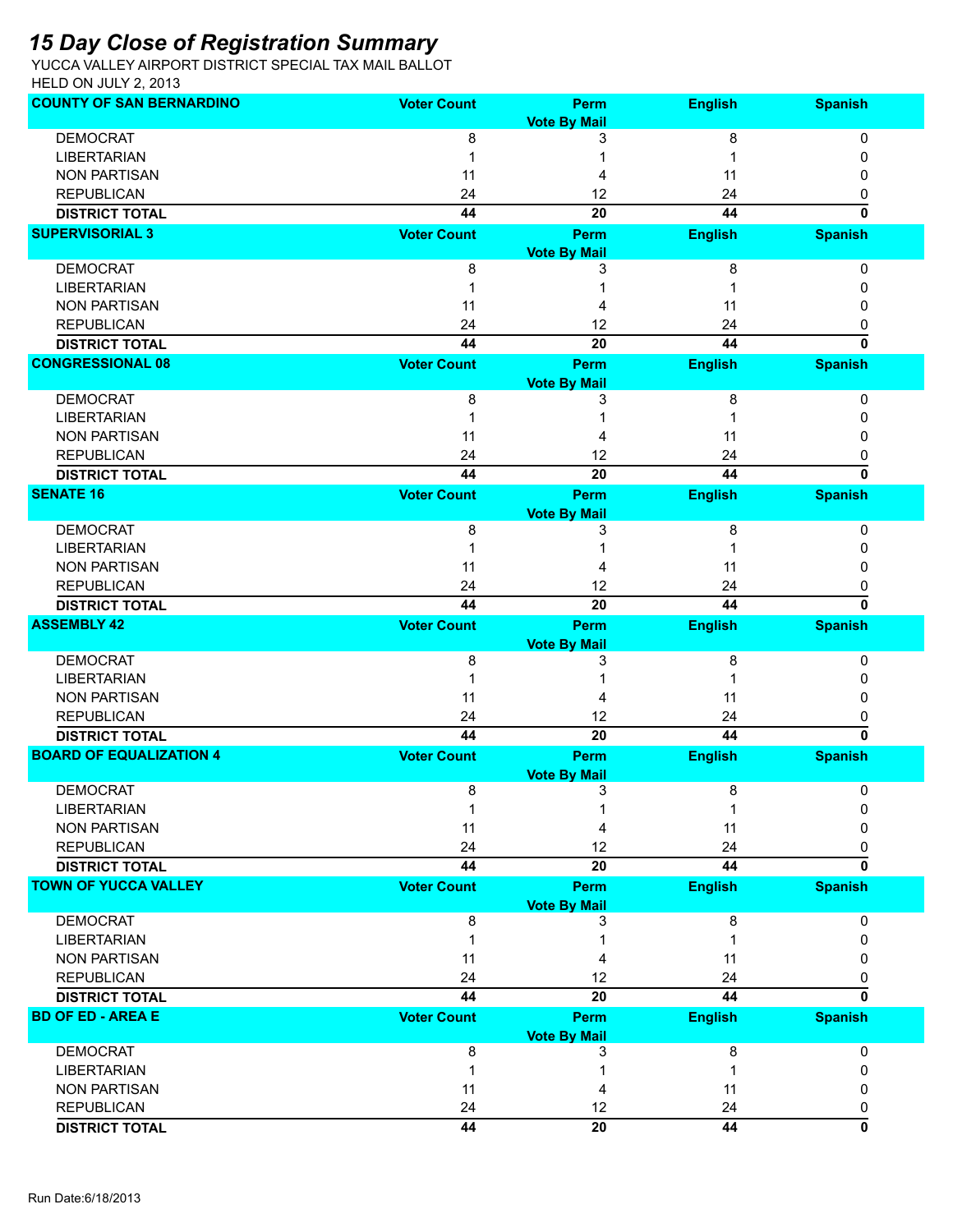| <b>MORONGO UNIFIED</b>                  | <b>Voter Count</b> | Perm                | <b>English</b> | <b>Spanish</b> |
|-----------------------------------------|--------------------|---------------------|----------------|----------------|
|                                         |                    | <b>Vote By Mail</b> |                |                |
| <b>DEMOCRAT</b>                         | 8                  | 3                   | 8              | 0              |
| <b>LIBERTARIAN</b>                      |                    |                     |                | 0              |
| <b>NON PARTISAN</b>                     | 11                 | 4                   | 11             | 0              |
| <b>REPUBLICAN</b>                       | 24                 | 12                  | 24             | 0              |
| <b>DISTRICT TOTAL</b>                   | 44                 | 20                  | 44             | $\bf{0}$       |
| <b>COPPER MOUNTAIN COMM COLLEGE</b>     | <b>Voter Count</b> | Perm                | <b>English</b> | <b>Spanish</b> |
|                                         |                    | <b>Vote By Mail</b> |                |                |
| <b>DEMOCRAT</b>                         | 8                  | 3                   | 8              | 0              |
| <b>LIBERTARIAN</b>                      |                    |                     |                | 0              |
| <b>NON PARTISAN</b>                     | 11                 |                     | 11             | 0              |
| <b>REPUBLICAN</b>                       | 24                 | 12                  | 24             | 0              |
| <b>DISTRICT TOTAL</b>                   | 44                 | 20                  | 44             | $\bf{0}$       |
| <b>YUCCA VALLEY AIRPORT DIST</b>        | <b>Voter Count</b> | Perm                | <b>English</b> | <b>Spanish</b> |
|                                         |                    | <b>Vote By Mail</b> |                |                |
| <b>DEMOCRAT</b>                         | 8                  | 3                   | 8              | 0              |
| <b>LIBERTARIAN</b>                      |                    |                     |                | 0              |
| <b>NON PARTISAN</b>                     | 11                 |                     | 11             | 0              |
| <b>REPUBLICAN</b>                       | 24                 | 12                  | 24             | 0              |
| <b>DISTRICT TOTAL</b>                   | 44                 | 20                  | 44             | $\bf{0}$       |
| <b>SAN BERNARDINO COUNTY FPD</b>        | <b>Voter Count</b> | Perm                | <b>English</b> | <b>Spanish</b> |
|                                         |                    | <b>Vote By Mail</b> |                |                |
| <b>DEMOCRAT</b>                         | 8                  | 3                   | 8              | 0              |
| <b>LIBERTARIAN</b>                      |                    |                     |                | 0              |
| <b>NON PARTISAN</b>                     | 11                 |                     | 11             | 0              |
| <b>REPUBLICAN</b>                       | 24                 | 12                  | 24             | 0              |
| <b>DISTRICT TOTAL</b>                   | 44                 | 20                  | 44             | $\bf{0}$       |
| <b>SBCFPD SOUTH DESERT SERVICE ZONE</b> | <b>Voter Count</b> | Perm                | <b>English</b> | <b>Spanish</b> |
|                                         |                    |                     |                |                |
|                                         |                    | <b>Vote By Mail</b> |                |                |
| <b>DEMOCRAT</b>                         | 8                  | 3                   | 8              | 0              |
| <b>LIBERTARIAN</b>                      |                    |                     |                | 0              |
| <b>NON PARTISAN</b>                     | 11                 |                     | 11             | 0              |
| <b>REPUBLICAN</b>                       | 24                 | 12                  | 24             | 0              |
| <b>DISTRICT TOTAL</b>                   | 44                 | 20                  | 44             | $\bf{0}$       |
| <b>HI-DESERT MEMORIAL HD</b>            | <b>Voter Count</b> | Perm                | <b>English</b> | <b>Spanish</b> |
|                                         |                    | <b>Vote By Mail</b> |                |                |
| <b>DEMOCRAT</b>                         | 8                  | 3                   | 8              | 0              |
| <b>LIBERTARIAN</b>                      | 1                  | 1                   | $\mathbf 1$    | 0              |
| <b>NON PARTISAN</b>                     | 11                 | 4                   | 11             | 0              |
| <b>REPUBLICAN</b>                       | 24                 | 12                  | 24             | 0              |
| <b>DISTRICT TOTAL</b>                   | 44                 | 20                  | 44             | 0              |
| <b>MOJAVE DESERT RCD</b>                | <b>Voter Count</b> | Perm                | <b>English</b> | <b>Spanish</b> |
|                                         |                    | <b>Vote By Mail</b> |                |                |
| <b>DEMOCRAT</b>                         | 8                  | 3                   | 8              | 0              |
| <b>LIBERTARIAN</b>                      | 1                  |                     | 1              | 0              |
| <b>NON PARTISAN</b>                     | 11                 | 4                   | 11             | 0              |
| <b>REPUBLICAN</b>                       | 24                 | 12                  | 24             | 0              |
| <b>DISTRICT TOTAL</b>                   | 44                 | 20                  | 44             | 0              |
| <b>MOJAVE WATER AGENCY</b>              | <b>Voter Count</b> | Perm                | <b>English</b> | <b>Spanish</b> |
|                                         |                    | <b>Vote By Mail</b> |                |                |
| <b>DEMOCRAT</b>                         | 8                  | 3                   | 8              | 0              |
| <b>LIBERTARIAN</b>                      | 1                  |                     | 1              | 0              |
| <b>NON PARTISAN</b>                     | 11                 | 4                   | 11             | 0              |
| <b>REPUBLICAN</b>                       | 24                 | 12                  | 24             | 0              |